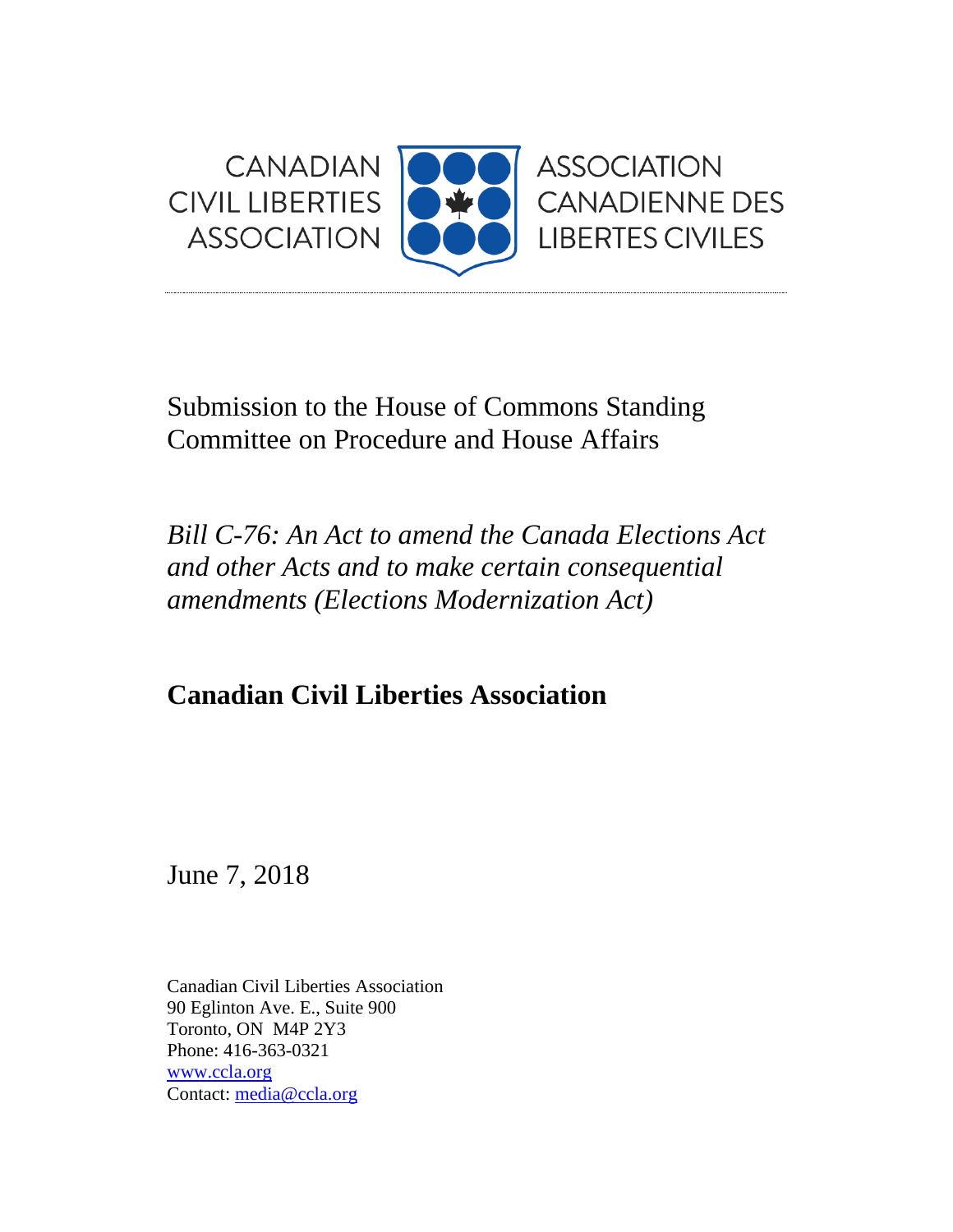# **Canadian Civil Liberties Association (CCLA)**

The CCLA fights for the civil liberties, human rights, and democratic freedoms of all people across Canada. Founded in 1964, we are an independent, national, non-profit, non-governmental organization, working in the courts, before legislative committees, in the classrooms, and in the streets, protecting the rights and freedoms cherished by Canadians and entrenched in our Constitution.

# **Introduction**

The Bill before this Committee is lengthy and makes numerous and complex changes to Canada's federal election law. CCLA's submissions will focus on two core concerns with respect to Bill C-76: the reforms it makes in relation to advertising by political parties, candidates and third parties, and its failure to adequately address the handling of personal information held by political parties.

With respect to political advertising, the CCLA notes that the restrictions place significant limits on political expression, which lies at the core of the freedom of expression that is protected by the *Canadian Charter of Rights and Freedoms*. While we appreciate and take seriously the concern that wealth should not be translated into the ability to dominate political discourse, we have not seen the evidence that purports to justify the restrictions contained in the Bill and the distinctions it makes between different types of political expression and different political actors. Restrictions on core political speech should not be imposed absent evidence that the restrictions are necessary and proportionate. This evidence has not been produced in relation to the existing third party advertising regime in the *Canada Elections Act,* nor with respect to the changes proposed by Bill C-76. Further, we suggest that the Committee consider whether limits on spending should be set by an independent body, rather than established in legislation (and subject to an inflation adjustment factor).

On political parties' collection, use and disclosure of personal information, the CCLA believes the scheme proposed by the Bill is inadequate and that meaningful privacy protections should be incorporated into the Bill, or political parties should be brought under the purview of existing privacy legislation. The Bill's requirement to simply have and publish a policy is woefully inadequate. CCLA is in general agreement with the amendments proposed by the Office of the Privacy Commissioner of Canada.

CCLA also wishes to note its support for portions of the Bill that reverse some of the negative changes that were made when Parliament passed the so-called *Fair Elections Act* (allowing for use of voter information cards, the return of vouching*,* and the loosening of restrictions on the educational activities of the Chief Electoral Officer). We also welcome the reform that will allow Canadian citizens who reside abroad to continue to participate in federal elections.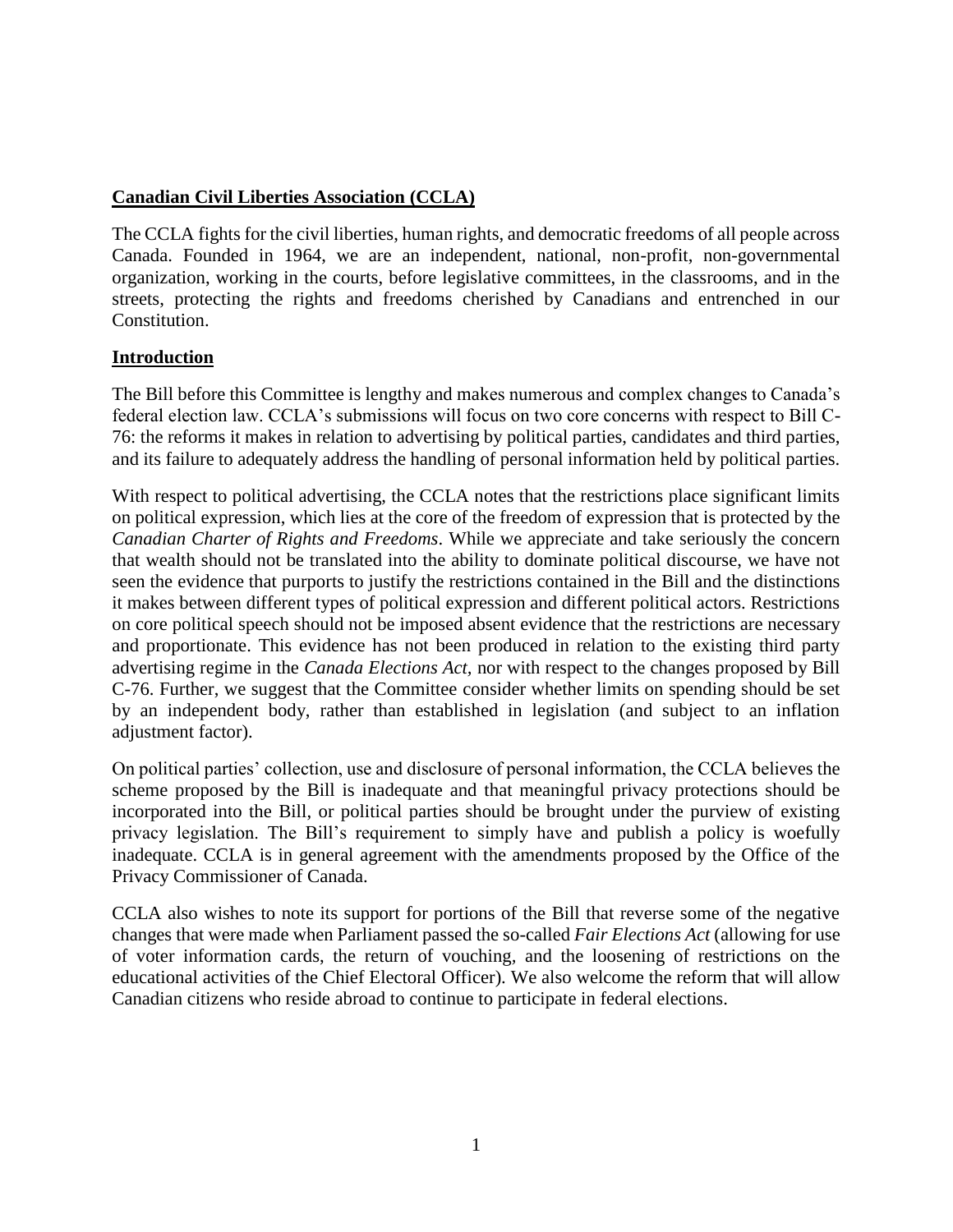# **Restricting Political Expression**

Bill C-76 imposes a new regime with respect to advertising expenses incurred by both political parties/candidates and third parties by adding limitations on what can be spent during a preelection (or pre-writ) period. The addition of new restrictions in the pre-writ period is premised on the idea that, with fixed-date elections, political actors can easily circumvent spending limits imposed after the writ has dropped by instead spending in the lead up to the election period. In addition to changing the overall spending limits the *Canada Elections Act* places on these actors, the Bill purports to draw a distinction between partisan advertising and election advertising and sets out different thresholds and limits that apply during the writ and pre-writ periods. Moreover, third parties and political parties/candidates continue to receive differential treatment under the regime.

As recognized by the government in its *Charter* statement in relation to Bill C-76, these restrictions have an impact on freedom of expression, freedom of association, and the right to vote protected by the *Charter.* The statement suggests that these impacts are consistent with the *Charter* and that they promote equality and help to ensure that those with more resources do not crowd out the voices of other actors who may be less able to express themselves politically. This justification is likely based in part on statements by the Supreme Court of Canada in certain election finance cases which accept that in some cases it is legitimate and consistent with the Charter to restrict political speech in service of egalitarian objectives.<sup>1</sup> In particular, the Act's third party spending limits were upheld by the Supreme Court of Canada in *Harper v. Canada.*<sup>2</sup> In principle, the CCLA acknowledges that some restrictions on political advertising may be justified on the basis of egalitarian principles. However, in our view, the majority in the *Harper*  case was wrong to find that the spending limits were adequately justified by the government in that case, and the dissenting judges correctly found that the restrictions could not be justified on the evidence before the Court. We note that in *Harper,* the dissenting judgment stated:

The law at issue sets advertising spending limits for citizens – called third parties – at such low levels that they cannot effectively communicate with their fellow citizens on election issues during an election campaign. The practical effect is that effective communication during the writ period is confined to registered political parties and their candidates. Both enjoy much higher spending limits. This denial of effective communication to citizens violates free expression where it warrants the greatest protection — the sphere of political discourse. As in *Libman v. Quebec (Attorney General)*, [1997] 3 S.C.R. 569, the incursion essentially denies effective free expression and far surpasses what is required to meet the perceived threat that citizen speech will drown out other political discourse.<sup>3</sup>

Political expression lies at the very core of section 2(b) of the *Charter.* Restricting what can be spent on advertising clearly limits expression on matters of public interest at a time when discussion of such matters may be most vital – just prior to or during an election period. In CCLA's view, a*ny* restrictions of this type of expression are significant and should be clearly and demonstrably justified on the basis of some clear evidence that a failure to regulate would do

 $\overline{a}$ 

<sup>1</sup> *Harper v. Canada,* 2004 SCC 3 [*Harper*], *R. v. Bryan,* 2007 SCC 12.

<sup>2</sup> *Harper,* supra note 1.

<sup>3</sup> *Harper,* para. 2 (emphasis added).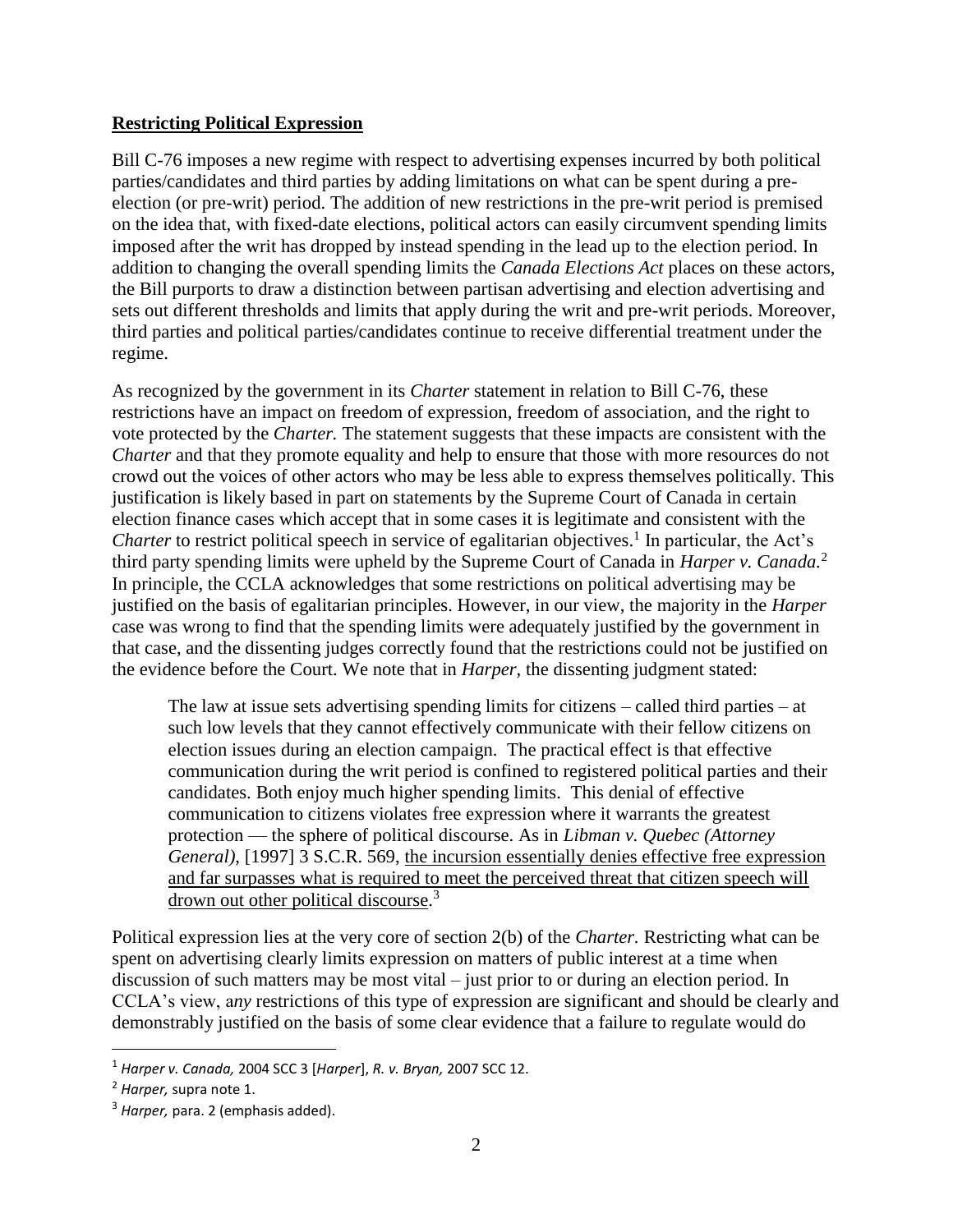harm, and that the particular restrictions imposed are narrowly tailored in light of the objective sought. In the context of justifying third party spending limits, there should be some evidence that the harm Parliament seeks to guard against is more than merely speculative and that the measures imposed by law are tailored in a manner that doesn't effectively silence third parties. The CCLA wishes to highlight three points for the Committee to consider in relation to the Bill's political advertising scheme.

First, notwithstanding the Supreme Court of Canada's decision in *Harper,* there does not appear to be clear or convincing evidence of the need for the significant restrictions on third party election advertising contained in the Act (including existing requirements, such as the need to register with Elections Canada after spending only \$500). The Court has largely relied on logic and common sense to support these restrictions, without carefully considering that expression that lies at the core of section 2(b) should not be restricted absent a higher standard. We appreciate that regulating political advertising is a complex matter and that scientific evidence or proof of the impact of advertising on elections may be elusive and will not be conclusive. Nevertheless, restricting a freedom as fundamental as the right to engage in political speech requires justification on evidence. The Committee should be considering the costs associated with mounting an effective national campaign and competing with the spending that is permitted for parties and candidates. Absent any evidence of the impact of advertising on elections, the line drawing and details around restrictions on advertising can be simply plucked out of thin air.

The need for evidence is highlighted by some of the distinctions the Bill draws. As the Chief Electoral Officer noted when he appeared before the Committee, the Bill restricts political parties in the pre-writ period only in terms of their partisan advertising, while the restrictions on third parties are much broader. On what basis has this distinction been drawn? How can it be justified? In *Harper* the evidence demonstrated that the national cap on third party spending was lower than the cost of publishing a one-time, full-page advertisement in major Canadian newspapers,<sup>4</sup> and that the cap in single constituencies would have precluded a bulk mailing to all homes in that constituency.<sup>5</sup> Have these problems been addressed with the new spending limits such that a third party could effectively engage in a national campaign?

Second, and at a more general level, CCLA has concerns about the value and practicality of differentiating between partisan and election advertising, or more generally, attempting to limit issue-based advocacy when an issue is one with which "a registered party or candidate is associated". It is important to recognize that whether or not an issue is associated with a candidate or party will change over time, and regulation of this type requires the regulator to be aware of which issues may be associated with candidates and parties – something that may be quite difficult to track and monitor given the size of our country and the number of constituencies. As the U.S. Supreme Court has noted: "What separates issue advocacy and political advocacy is a line in the sand drawn on a windy day."<sup>6</sup>

By continuing to restrict issue-based advocacy, the limits on third party advertising restrict expression that may not be targeted at influencing elections, and may instead serve to unduly

 $\overline{\phantom{a}}$ 

<sup>4</sup> *Ibid.,* para. 4

<sup>5</sup> *Ibid.,* para. 5

<sup>6</sup> *McConnell v. Federal Election Commission,* 540 U.S. 93 (2003) and *Federal Election Commission v. Wisconsin Right to Life, Inc.,* 551 U.S. 449 (2007).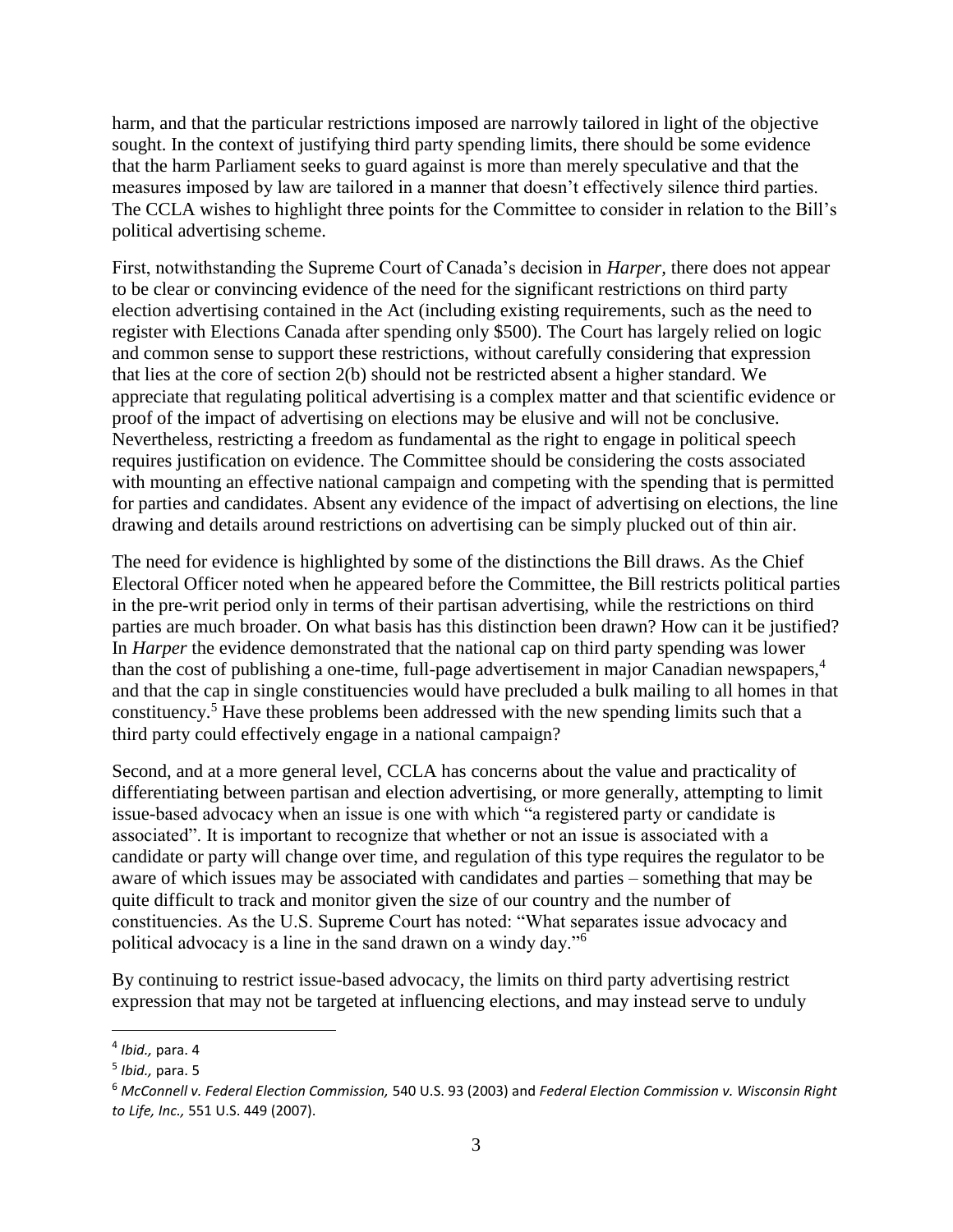narrow the parameters of public debate around government policy or proposed policy options. CCLA also has concerns that this distinction between issue advocacy and partisan advocacy may not provide helpful guidance to political actors who are advertising, and will be difficult for election officials to enforce equally across the board.

Third, while we appreciate the rationale for restricting advertising in the pre-writ period, there is no evidence that these limits will be effective in curbing the influence of money in electoral campaigns. Indeed, there is reason for doubt. Certain communications tools – particularly some social media platforms – may be used to build a large audience or group of followers well in advance of the campaign or pre-writ period, making it easier to advertise without significant additional expenditures during the regulated periods. If restrictions on freedom of expression cannot be clearly justified and there are sound reasons to doubt their effectiveness, such restrictions should not be imposed. Once again, CCLA is concerned about the evidentiary basis for the regulation set out in the Bill and calls for the government to be transparent about the evidence upon which its policies are based. Absent such evidence, significant restrictions on core political expression cannot be justified.

We note, finally, that particularly in the realm of electoral reform, lawmakers have a vested interest in reforming the system in a way that may benefit them personally and politically. Insisting that restrictions on political speech be based on clear evidence is one important way to address this concern about self-dealing and may, as a result, enhance the integrity of the system. In addition, CCLA suggests that the Committee consider whether spending limits should be set by an independent commission (as is done with respect to electoral boundaries) rather than established in legislation and subject to an inflation adjustment factor. Since the parties in Parliament have a direct interest in spending limits, referring the issue to an independent body would help avoid the potential for self-dealing *and* any perception that this may be occurring.

### **Privacy protections and political parties**

Another area of concern for the CCLA relates to Bill C-76's treatment of personal information held in the hands of political parties. While the government has touted this reform as "empowering" parties to better protect the privacy of Canadians, the legislative provisions at issue set out no meaningful privacy standards to which parties would be held. The Bill simply requires parties to have a policy for the protection of personal information and to make that policy available to the public. While the policy would have to include the name and contact information of a person to whom privacy concerns may be addressed, there is no effective enforcement mechanism to deal with such concerns. The provisions also contemplate that parties may choose to sell personal information in certain circumstances and places no restrictions on this kind of activity so long as the circumstances in which this may be done are set out in the public policy.

Canadians are increasingly concerned about the protection of their personal information and have reason to question how and why it is being used. The use and management of voter information by political parties is an important issue and, in CCLA's view, basic privacy principles must be respected. As Prof. Teresa Scassa has written, the provisions contained in Bill C-76 fall short on many grounds: